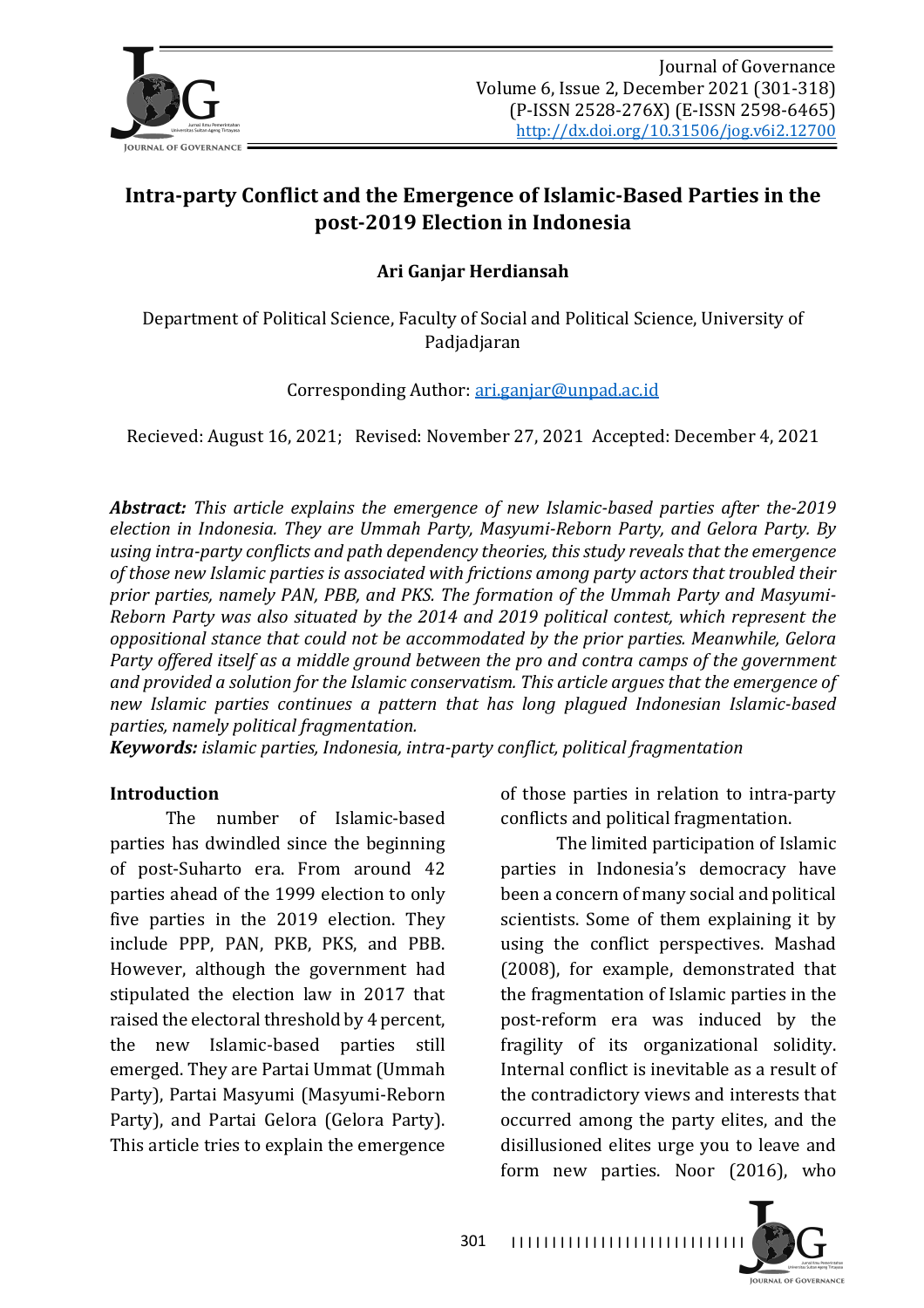scrutinized the PPP internal conflict in 2014, revealed that the leadership weakness and the strong elites' interest have a role in creating the intra-party conflict. Those studies seem to agree that the inner conflict and fragmentation has degraded the Islamic-based parties' electoral performance.

The frequent intra-party conflict that leads to fragmentation indicates the weak institutionalization of Islamic-based parties. Ufen (2006) stated that the parties in Indonesia were not supported by reliable organizational management so that the parties were highly dependent on government incentives. On this matter, Slater (2004) also expressed a similar view, that parties in Indonesia, including Islamic parties, tend to build pragmatic cooperation and coalitions to ensure access to various state resources. Such a condition has increase the tension of competition among party elites in fulfilling their political ambitions.

Other scholars emphasized the weak organizational performance and program behind the limitedness of Islamic parties. Such as Pepinsky, Liddle, & Mujani (2012) explained that the Islamic parties were hard to compete with the nationalist parties as the later have a clearer platform and work program. The Islamic-based parties are also less successful in electoral performance and are constantly disturbed by internal conflicts. In sum, Islamic-based parties' vote acquisition tends to be high when economic conditions are uncertain, and it tends to be low in a stable economic condition. That could be one of the reasons why the votes of Islamic-based parties in post-reform Indonesia have never exceeded 33.75 percent in aggregate.

Other researchers explain the failure of Islamic parties to dominate Indonesian politics from socio-political cleavage or *aliran* (stream). Menchik  $(2006)$  and King  $(2000)$  stated that Indonesian Muslims are politically difficult to unite because they comprise divergent entities. Cultural division within the Muslim group are also diverse, including their political views. Not all Muslim voters are comfortable with Islamic parties. Some make it a political ideology, and some think there is no need to insert religion in political matter. At the same time, the political ideology of political parties in Indonesia does not adhere to a strict secular-religious dichotomy. Nationalist parties are also accommodative to the issues or interests of Islamic groups. In some nationalist parties, there are organs carry out religious functions, such as the Baitul Muslimin Indonesia in the PDIP and the Majelis Zikir (Zikr Council) in the Democrat Party, Likewise, many of politicians came from Islamic organizations in the nationalist party. This situation burden the Islamic-based parties in strengthening their positioning as a major representation for Muslim voters.

Of the many studies on the dynamics of Islamic parties in Indonesia. they generally explain the limitedness of Islamic parties in terms of institutionalization, leadership, and organizational performance. However, few studies highlight why Islamic parties continue to emerge during increasingly fierce electoral competition. In this regard, this article analyzes the establishment of new Islamic-based parties after the 2019 election: Ummah Party, the Masyumi-Reborn Party, and the Gelora Party. Two of the three parties, namely the Ummah

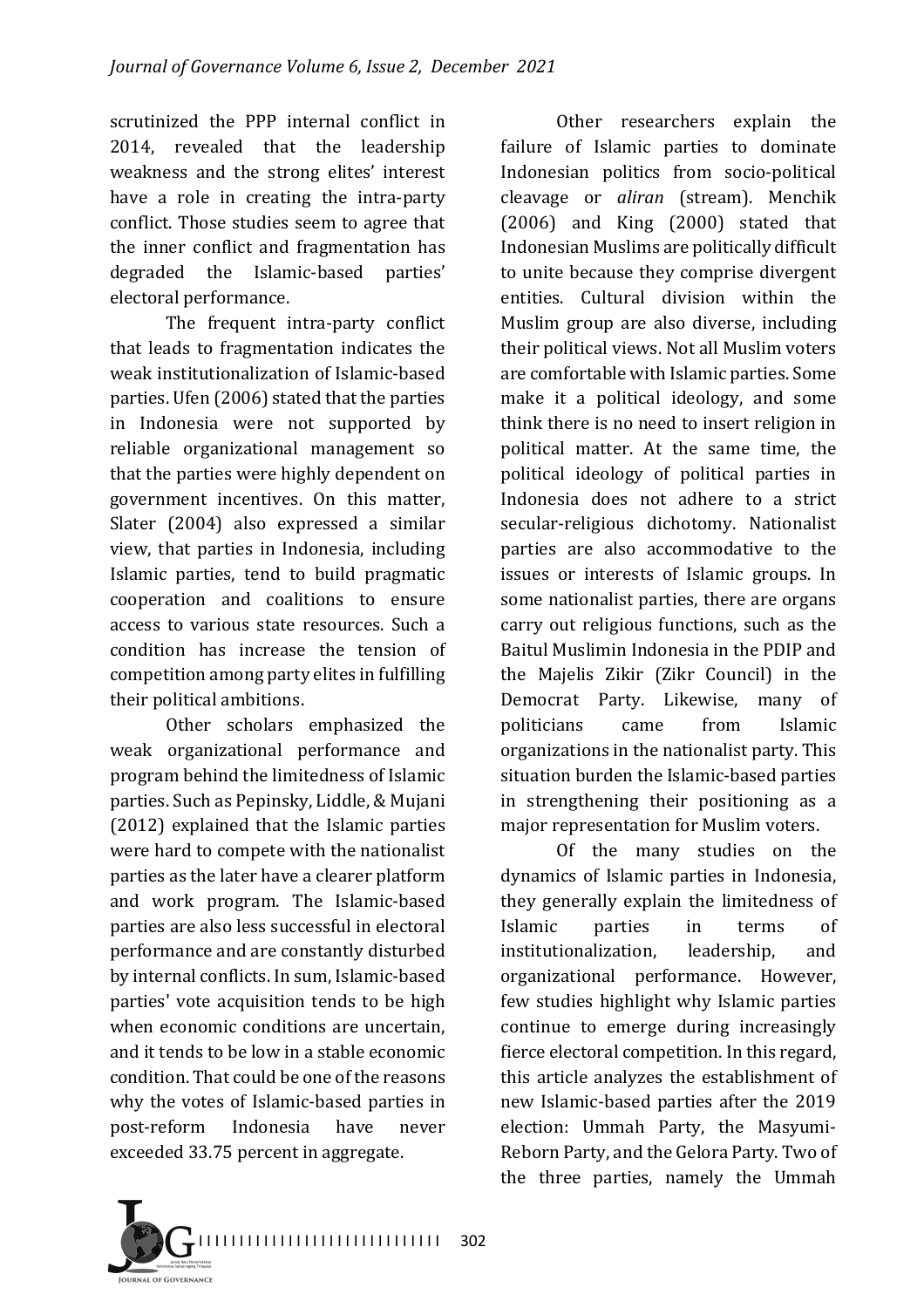Party and the Masyumi-Reborn Party, carried Islam as their party's ideology. Meanwhile, the Gelora Party does not use Islam as formal ideology. However, the party cannot be overlooked from a robust Islamic narrative. For example, their founders claim that they were a form of post-Islamic struggle (Partai Gelora, 2020) and the idea of limiting religion's political role in realizing a state order tends to lead to secularization without being anti-Islam (Badamchi, 2015). With these ideological variations, the Islamic-based parties in this article are determined not only on party's ideology but also on its Islamic base, activists or politicians, and political narratives.

The emergence of new Islamicbased parties after the 2019 elections is unprecedented, as they emerge under a political system designed to limit the number of political parties. Ahead of the 2019 election, the government and the legislature had stipulated Law no. 7/2017, where the parliamentary threshold was increased by 4 percent. This regulation is also intended to simplify political parties. Not to mention, the threshold in the 2024 Election Bill is proposed to be increased to 5 percent (Bayhaqi, 2021). This means that minor parties and new parties will find it hard to place their representatives in the DPR. In addition, the new parties had to compete with the much more existing/established parties.

However, the parliamentary threshold and tighter electoral competition did not prevent the formation of new Islamic-based parties. They emerged with the main actors who came from prior parties, such as Amin Rais (Ummah Party), Ahmad Yani (Masyumi-

Reborn Party), and Anis Matta (Gelora Party). Accordingly, this article tries to answer why new Islamic-based parties emerged after 2019? What factors prompted the establishment of these parties? By explaining the causes of the emergence of new Islamic parties, this article is expected to enrich the understanding of the characteristics and dynamics of Islamic-based parties in Indonesia.

This paper relies on a theoretical explanation of intra-party conflict and path-dependency to project the phenomenon of the emergence of new Islamic-based parties. Intra-party conflicts are commonplace in political parties because parties are organizations that consist of diverse individuals. Due to the various compositions, conflicts often occur between party units, for example, as cadres were dissatisfied with central policies, disagreement over party platforms, and disputes over the selection of party management (Gherghina, Close, & Kopecký, 2019). Meanwhile, Nurdin, Saputra, & Prayitno (2019), who studied the PPP and PKS, exposed that the intraparty conflict also could be stimulated by the differences between its elites support of national political contests. Examining PKS's internal conflicts in 2016, Akmar (2019) showed that ideological differences drove internal conflicts. The diversity within the party also causes differences in policy preferences, both in terms of internal-party and government policies. At a certain level, these discrepancies also trigger competition and conflict among cadres who have political ambitions (Ceron, 2016).

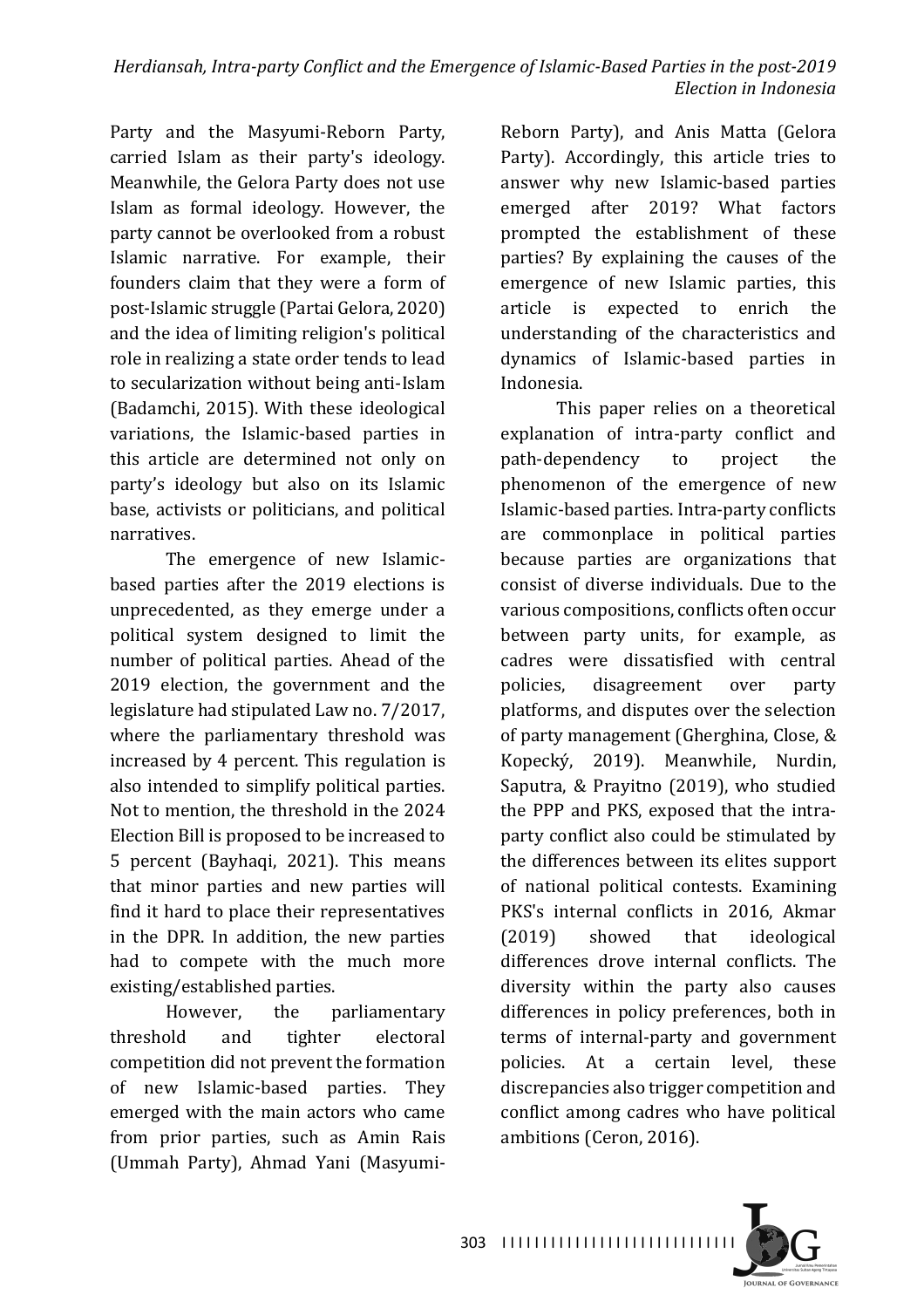This article uses path-dependency analysis due to the continuity of political fragmentation patterns driven by conflict between party elites. This perspective views that the outcomes or circumstances that take place in an organization have paths of dependency on previous processes, routines, and practices (Braithwaite, 2020). Based on the explanation of path-dependency, this article argues that the emergence of new Islamic-based parties after the 2019 election is an implication impelled by processes, routines, and practices that have occurred in the previous political events. In line with the flow of the explanation, this article looks at the emergence of new Islamic-based parties related to the conflicts in the parties where its actors took part in their former parties. Such as the Ummah Party, which is associated with PAN, the Masyumi-Reborn Party with the PBB, and the Gelora Party with PKS. In understanding intra-party conflicts that lead to the emergence of new Islamic-based parties, this research also scrutinizes the external context, namely the political events around the 2014 and 2019 elections.

## **Methods**

This research was built through a qualitative method using a path dependency approach. This approach builds on the political science tradition that takes the historical institutionalist context. This approach aligns with the theory that views unexpected changes in institutional aspects as the actors make inappropriate decisions that eventually hindering progress (Greener, 2005). The study exercised on-desk research, collecting data from the Internet that

informed the events and parties' actors statements relating to the emergence of Ummah Party, Masyumi-Reborn Party, and Gelora Party. We scrutinized relevant events and actors' statements not only from those parties but also encompass the prior parties, i.e. PAN, PKS, and PBB.

This study analyzed the narratives about events and statements from actors recorded in various media, such as news media and social media. News sources that provide descriptions of events are selected from national media known to have good reporting reputations, such as Tempo.co, Detik.com, Merdeka.com, and Kompas.com. The analysis focused on both the narratives and statements of the parties actors relating to its intra-party conflicts before the 2014 election to 2019 election. In addition, the narrative or discourse of the opposition of activist groups against the Jokowi's government was also examined as part explanation of the emergence of new Islamic-based parties, especially the Ummah Party and the Masjumi-Reborn Party.

#### **Result and Discussion Roots of Islamic-based Intra-party Conflict and Fragmentation**

The discussion of this article starts from the historical-institutional tracking of Islamic-based political parties based on political periods, especially those who were still active in the last general election (2019), namely PPP, PKB, PAN, PKS, PBB. Conflicts in Islamic parties are not new but have started since post-independence. In 1952, there was an internal conflict within the Masyumi Party due to the disappointment of the NU group over the lack of strategic positions they had. The NU group then left the Masyumi Party and

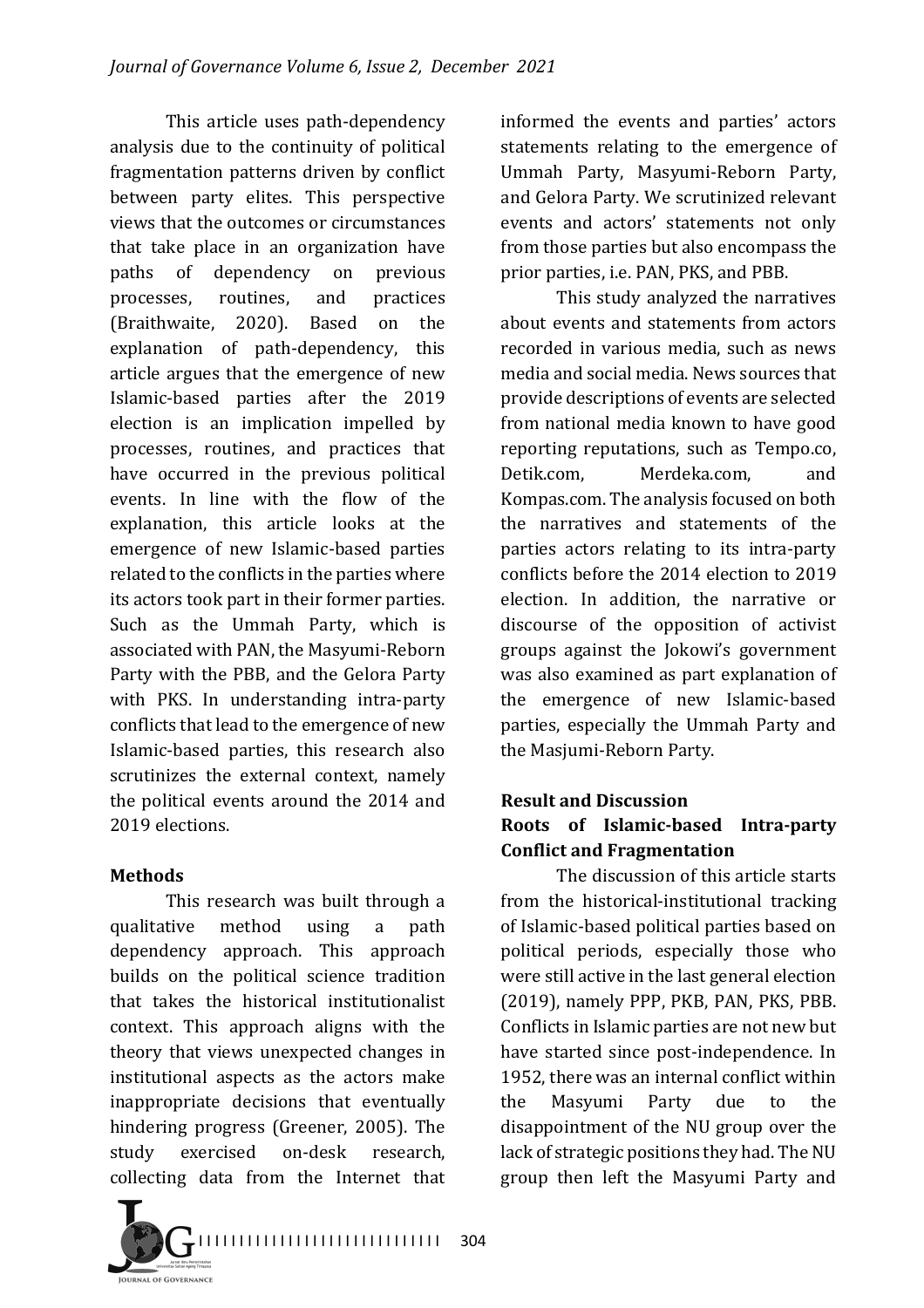founded the NU Party. In the New Order era, the PPP, which was formed in 1973, also often experienced internal conflicts caused by government intervention that removed specific figures for the sake of regime stability. Clashes also occurred due to differences in political views and attitudes of party elites towards the ruling government, until some NU figures left PPP with the slogan "return to khittah" in 1984 as a critical step against Suharto (Budiarti, 2016).

After the 1999 elections, Islamic parties emerged because political openness after the 1998 reformation encouraged Islamic figures to actualize their political views through elections. With diverse sociological backgrounds, the parties formed also varied according to their social bases and theological views. Around 42 parties out of the 148 newly formed parties were classified as Islambased. However, only 20 Islam-based parties passed the verification in the election. The spirit of establishing a new Islamic party was also influenced by historical orientation, in which Islamic parties had achieved significant electoral achievements in 1955. Assuming the majority of Islamic voters in Indonesia, Islamic leaders perceive this condition as a political opportunity in realizing Islamicbased political ideas (Romli, 2004).

However, after the 1999 elections, conflicts between Islamic-based parties began to appear in PPP. In 2002, Hamzah Haz's camp conflicted with Zainudin MZ's camp, which caused Zainudin MZ to establish PPP Reformasi, and later became the Reform Star Party (PBR). During that period, conflicts also occurred in the PKB. when Matori Abdul Djalil committed

'disobedience' by attending the MPR Special Session in 2001, which impeached Abdurrahman Wahid (Gus Dur) and supported Megawati as president. Matori was later appointed as Minister of Defense in the Gotong Royong Cabinet (2001-2004). The PKB then split between the Alwi Shihab camp supported by Gus Dur (PKB Kuningan) and the Matori camp (PKB Batutulis). Matori then founded a new party called the Democratic Awakening Party (Pekade). The conflict of divisions also occurred at the PBB, which gave birth to the Indonesian Islamic Party (PII) and the Indonesian Al-Islam Party (PAS) (Kamarudin, 2013).

After the 2004 elections, PKB again experienced internal conflicts. This time, Gus Dur fired Alwi Shihab and Syaifullah Yusuf from the party board because they were appointed as ministers in the government of Susilo Bambang Yudhoyono (SBY) without Gus Dur's approval. Alwi Shihab's camp had put up a fight by mobilizing kyai langitan and holding a counter-party meeting in Surabaya. Gus Dur's camp finally won the dispute and placed Muhaimin Iskandar as general chairman in 2005. However, in 2008 battle occurred again in the PKB elite circle involving Gus Dur and Muhaimin Iskandar. The party was again divided because the two camps held an Extraordinary Congress (MLB), namely the Gus Dur camp (PKB Parung) and the Muhaimin Iskandar camp (PKB Ancol). Muhaimin later won the party dispute (Kamarudin, 2013). The prolonged conflict within the PKB prompted the establishment of new parties. In 2007, a group of kyai founded the Nahdlatul Ulama Awakening Party (PKNU). Meanwhile,

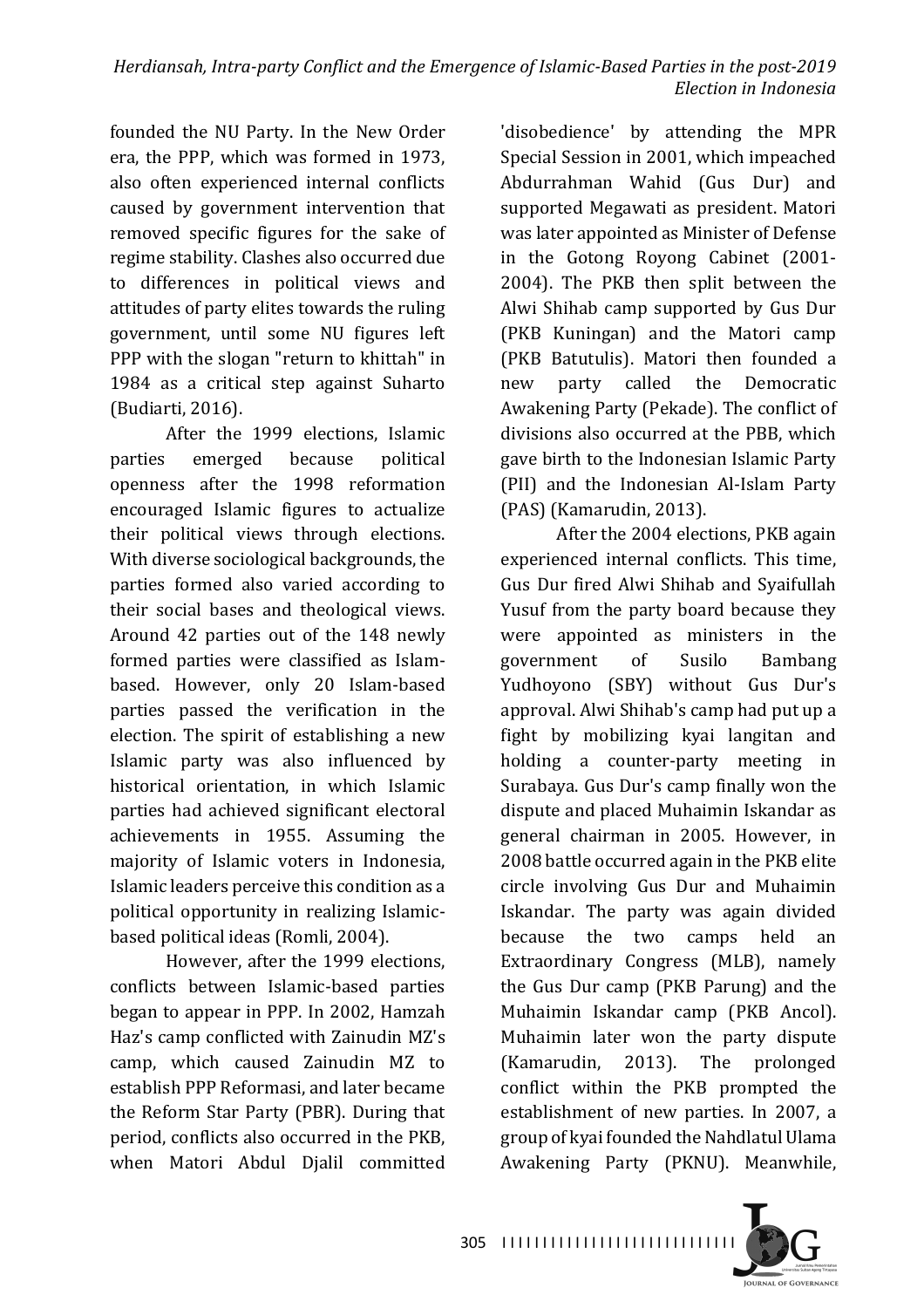Yenni Wahid registered the Indonesian National Sovereignty Party (PKBI) to participate in the 2009 election.

In 2006, internal party conflicts also rocked PAN. In line with the increasing openness of PAN, including in party recruitment and management, some cadres from Muhammadiyah circles were disappointed because they felt marginalized. The group then decided to form a new political party called the Matahari Bangsa Party (PMB) with Islamic principles. The nuanced factional conflict can be seen from their claim that the party was born from Muhammadiyah ideology that PAN did not absorb (Detik.com, 2006). However, PMB then faded after it failed to gain enough votes in the 2009 election. During this period. PKS was also indicated to have experienced internal conflicts. Yet, the closed party mechanism keeps the conflict from being exposed. The voices of disappointment came from PKS cadres who saw the changes in the party that were increasingly open and its militancy decreased. They then formed 'PKS Watch' to sound their critical views. Meanwhile, among the more senior groups, they formed the Care Cadre Forum (FKP) in 2007. They were concerned about the dismissal of critical cadres and wanted the party reaffirmed its ideology.

After the 2009 election, conflicts within the PKS became increasingly noticeable. In 2013, the PKS executive leader, Luthfi Hasan Ishaq (LHI), was arrested by the KPK for a bribery. The incident ignited the anger of the cadres over the pragmatic leaning of the party board. Moreover, at that time, the party was facing the 2014 election. At the 5<sup>th</sup> PKS National Conference (Munas) in Bandung, 2015, the party meeting changed the party

board. Anis Matta's group, which was considered responsible for the LHI case, no longer occupied strategic positions. Anis Matta then founded the Indonesian New Direction Movement (Garbi), an organization to carry out his ideas that could not be implemented in the PKS. In 2016, a conflict occurred between Fahri Hamzah (an ally of Anis Matta) and party officials, leading to Fahri's dismissal.

Ahead of the 2014 election, internal conflicts retook place in PPP. There was friction between the general chairman, Suryadarma Ali, and the party secretarygeneral, Romahurmuzy. Suryadarma Ali's unilateral action to support Prabowo for the 2014 presidential election triggered the conflict between them. Meanwhile, the party has not vet produced an agreement regarding support for the presidential election. Romahurmuzy, who is Secretary-General, opposed Ali, which was followed by the firing of each other between the two camps. PPP was split after each camp held a congress, namely the Surabaya congress led by Romahurmuzy and the Jakarta congress led by Humphrey Djemat. The conflict subsided after the Supreme Court won the Romahurmuzy's camp in 2017.

At the PBB, internal conflicts arose when facing the 2019 election. The conflict was inseparable from the political constellation of the presidential race, marked by the rise of conservative Islam in opposition to the Jokowi-Kalla government. In 2016 and 2017, some PBB's politicians sympathized with or joined the 212 Islamic Defending Action (ABI) movement, including the Chairman of the Shura Council, MS Kaban, They then supported *ijtima ulama* in determining support for presidential candidates in 2019, where the move was a sort of



306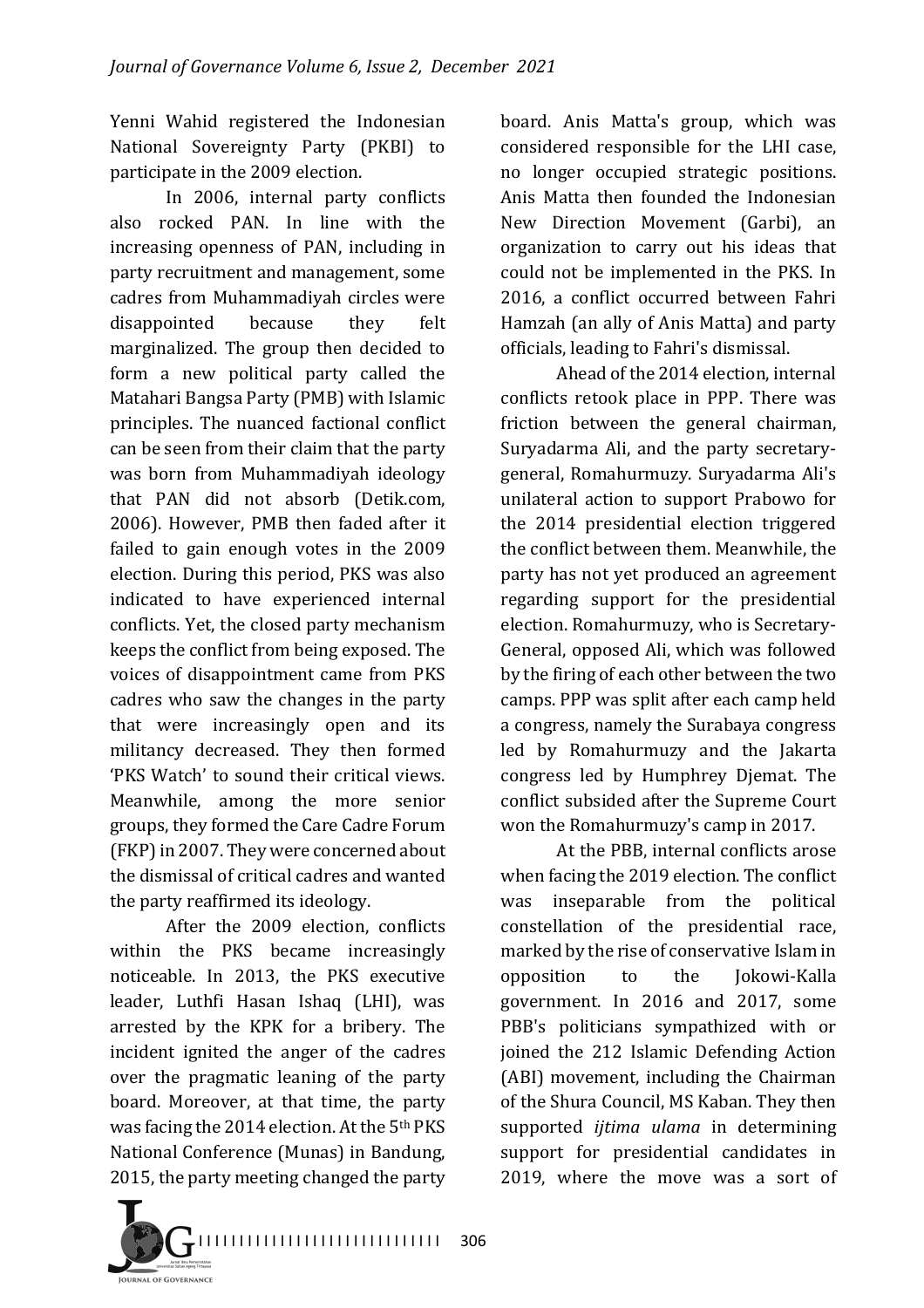support for Prabowo (Cnnindonesia.com, 2019). However, Yusril Ihza Mahendra as the party's general chairman, decided that PBB should join the Jokowi-Ma'ruf coalition (Anugrahadi, 2019). Yusril's political move disappointed other party elites who opposed the Jokowi's government, and they eventually left the party. 

Internal conflicts due to differences in political support in facing the 2019 elections were also experienced by PAN. Amien Rais, who was critical of the Jokowi government from the start, tried to bring party support to Prabowo-Sandi in the 2019 presidential election. Meanwhile, other party officials, including Zulkifli Hasan, tended to bring PAN to the government and become part of the Jokowi-Amin coalition. The internal friction eventually formed two camps, namely the Amien Rais camp and the Zulkifli camp, which resulted in the party's split after the 2019 election.

From the description above, generally, the intra-party conflicts of Islamic-based parties are triggered by the formation of interest-based elites circles that fighting for party authority. The intraparty conflicts also related to the governmental politics for some parties, such as in the PKB, which was affected by the political constellation in 2001 and  $2004$ , PPP in  $2014$ , and PAN and PBB in 2019. Nevertheless, it should be noted that intra-party conflicts happen not only to Islamic-based parties but also to other parties, such as Golkar Party (2014), Hanura Party (2019), and Berkarya Party  $(2019)$ . This means that the intra-party conflict stems from the problem of party institutionalization, where organizational

management is unable to overcome competition among its elites. In this discussion, the conflicts between Islamicbased parties have provided a historical context for the emergence of new Islamic parties after 2019. In detail, a discussion of the conflicts and fragmentation behind the founding of the Ummah Party, Masyumi-Reborn Party, and Gelora Party depicted as follows:

# Conflicts and Fragmentation on the **Emergence of new Islamic-Based Parties**

## **Ummah Party**

The Ummah Party was declared on April 29, 2021, with General Chairman Ridho Rahmadi and the position of Secretary-General held by Ahmad Muhajir Sodruddin. Its founder is Amien Rais, former Chairman of the PAN Board of Trustees. The Amien Rais exit from PAN was preceded by a prolonged friction with Zulkifli Hasan, the General Chair of PAN. The quarrel between the two party's top leaders was triggered by discrepancy in responding the Jokowi's government, whereas Amien constantly criticized the government, Zulkifli tend to conform. Just after the 2014 election, PAN made a tactical move by employing the two side strategy. In the opposition side, their maneuver at KMP had succeeded in placing Zulkifli Hasan as the leader of the MPR. The party then joined the government in 2016, which obtained the minister's seat for Bureaucratic Reform State Apparatus Empowerment (PAN-RB) filled with Asnan Abnur.

Despite being part of the ruling government, PAN was often at odds with the government, as in the Election Bill and

I I I I I I I I I I I I I I I I I I I I I I I I I I I I I 307

**JOURNAL OF GOVERNANCE**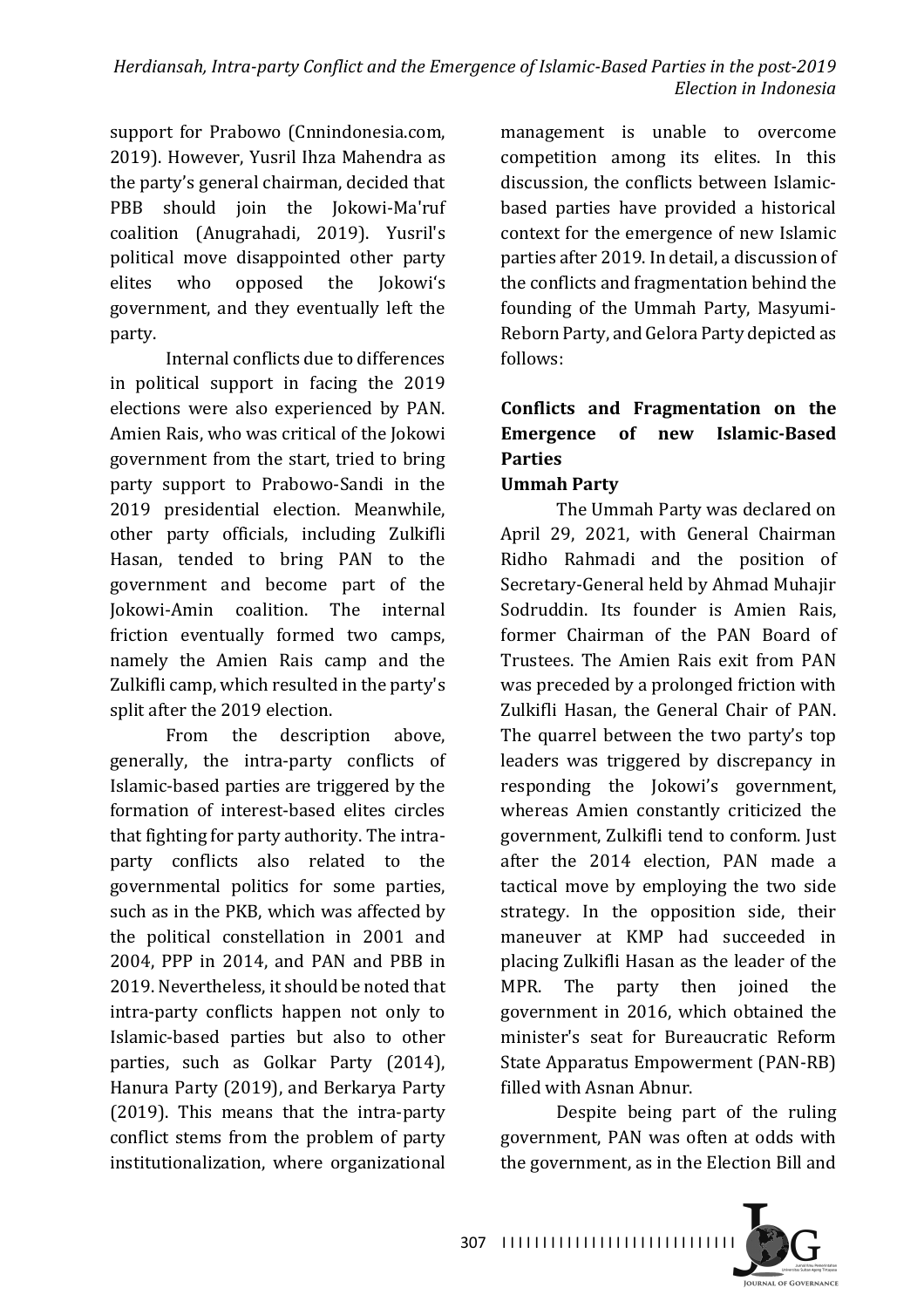the Civil Organization Bill in 2017 (Setyawan, 2018). Amien Rais also continued to criticize the government. He built proximity to the opposition parties, Gerindra Party and PKS, preparing to challenge the incumbent Jokowi in the 2019 election. Amien Rais even played as one of the central figures in various protests against the government, for example, at the 212 Defending Islam Action. Ahead of the 2019 election, Amin dragged PAN closer to the opposition forces. He stated that the constituents did not want the party to be in Jokowi's coalition. The lack of alignment with PAN in various government policies and Amien Rais's attitude that continues to attack the government made PAN thrown out of the government coalition in 2018 (Ali, 2018).

The friction between Zulkifli and Amien Rais regarding the party's stance towards the government coalition heated up again in the 2019 presidential election. Zulkifli Hasan wanted the party to be in the Jokowi-Amin camp. On the other hand, Amies Rais has far built a perception at the grassroots that PAN was part of the coalition that supports Prabowo. In the ranks of the central party board, the majority have agreed that the party would ioin the Jokowi-Amin coalition. However, Amien Rais as Chairman of the party's Board of Trustees later 'canceled' the agreement and directed the party's support to Prabowo-Sandiaga. Amien Rais' actions then sparked disappointment from the Zulkifli camp (Aditya, 2021a).

The PAN conflict then increasingly led to a split at the  $5<sup>th</sup>$  PAN congress event in Kendari. At the event, Amin Rais' camp accused the congress of being fraudulent. Amin Rais was not included in the management structure in the party board

for the 2020-2025 period (Prabowo, 2020). Before the congress took place, divisions had already appear in which many cadres of regional administrators (regional and branch leaders), known to be Amin Rais loyalists, were replaced. Amin's supporters believed that if the congress was fair, they would undoubtedly win. However, they suspected the government intervention was present, so that Zulkifli Hasan won the board. After the congress was over, the PAN new board letter from the Ministry of Law and Human Rights was issued, which became the basis for the suspicions of Amin Rais' camp that Zulkifli Hasan had the government support. Loyalist Amin Rais also did not accept the Zulkifli legitimacy. They insisted that Amin Rais should be in the party board. Because his demands were not responded to, Amien Rais loyalists then planned to create a party version of Amin Rais' camp, namely PAN Reformasi (Putra, 2020). 

Then, Amin Rais and his son, Hanafi Rais, who had served as vice-chairman of PAN and chairman of the PAN faction in the DPR, decided to resign. Interestingly, Hanafi Rais' decision was regretted by his younger brother who also serves as the administrator of the PAN, Mumtaz Rais. In the conflict between Zulkifli and Amin Rais, Mumtaz Rais was in Zulkifli's side. This may be related to a personal relationship, where Zulkifli is the fatherin-law of Mumtaz Rais. Because Mumtaz supported Zulkifli, he ended up in a family conflict with Amin Rais (Akbar, 2020a). The conflict between the two camps can also be seen as a 'family' conflict and indicates the PAN's party institutionalization as somewhat problematic. 

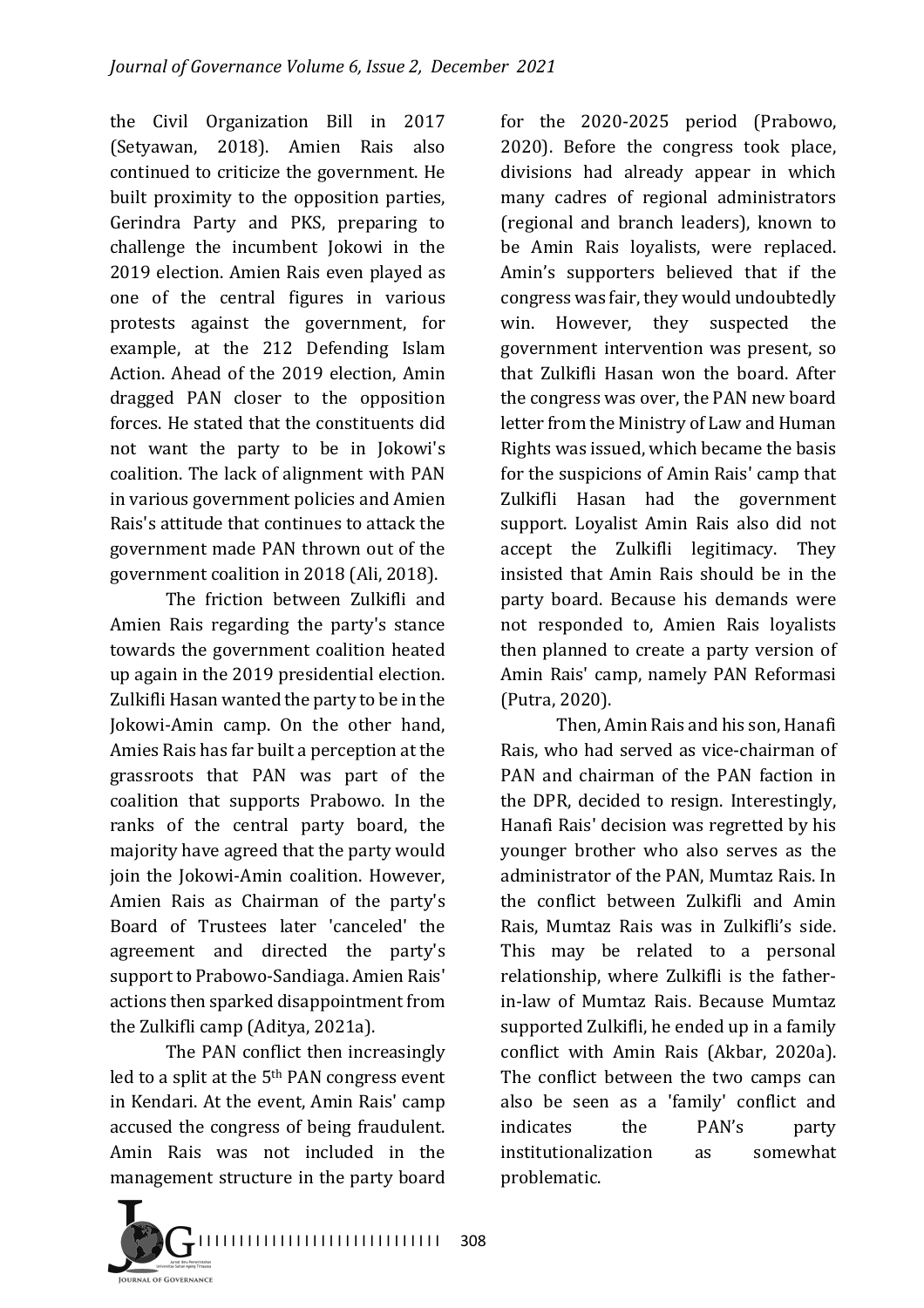Responding to the formation of the Reform PAN, Amin Rais initially disagreed because he was more focused on changing the congress's results (Akbar, 2020b). However, in July 2020, Amien admitted that he had been dismissed as a PAN cadre because he was not willing to support the Jokowi-Amin government. Amien's refusal is due to his belief that the current state has been controlled by oligarchic forces, which have caused political and economic sovereignty to have shifted entirely from the people to the capitalists (Aritonang, 2021). In August 2021, supporters of Amien Rais with his figurehead Agung Mozin urged the formation of a new party. On October 1, 2020, Amien Rais announced that his new party would use the name Ummah Party and at the same time, PAN stated that Amien Rais was no longer their cadre. Amien Rais then declared the establishment of the Ummah Party on April 29, 2021. In its leadership structure, Amien Rais served as Chairman of the Syuro Council, General Chairperson Ridho Rahmadi, and Secretary-General Ahmad Muhajir Sodruddin (Aditya, 2021b). 

Apart from being motivated by conflicts between elites in PAN, the establishment of the Ummah Party was driven by taking advantage of public disillusionment with the political order in the Jokowi era. However, in general, this party criticized the whole political power system by the oligarchs, where both the executive and the legislature are colluded and abandoned people's interests. Therefore, the narrative carried by the Ummah Party is related to continuing the struggle of the Amien Rais camp in PAN in fighting against injustice, where the 

antagonist is pinned to the Jokowi's government (Saputro, 2021).

The resistance narrative, which is also ideologically nuanced, with perceptions of injustice and tyranny, indicates that the Ummah Party uses a populist strategy. The populist strategy implemented by the Ummah Party is a compulsion because the party was born out of discontent with the Jokowi's government but was not accommodated by the previous party, PAN. This strategy is also plausible because the Ummah Party was founded by figures still considered charismatic, especially among Muhammadiyah followers, PAN constituents loyal to Amien Rais, and those who more agree with Amien Rais' critical stance in responding to the Jokowi's government. Specifiying Islam as party's ideology and the fact that since the 2014 election most Muhammadiyah followers did not vote Jokowi (Kompas.com, 2014) might be the base for the Ummah Party to grasp the Muhammadiyah followers in the 2024 election

#### **Masyumi-Reborn Party**

The Masyumi-Reborn Party was founded on November 7, 2020. The date of its founding was coincided with the 75th anniversary of the old Masyumi Party. The party's general chairman is Ahmad Yani, a politician who has changed parties several times, including PAN, PPP, and PBB. The general vice chairmen are Zulkifli Ali, Ahmad Heri, Alfian Tanjung, Abdul Khoir, and Ahmad Murjoko. Meanwhile, the party's Syuro Council chairman is Abdullah Hehamahua (a former KPK adviser) with members Ahmad Cholil Ridwan, Abdul Manan, Adnin Arnas, Abbas

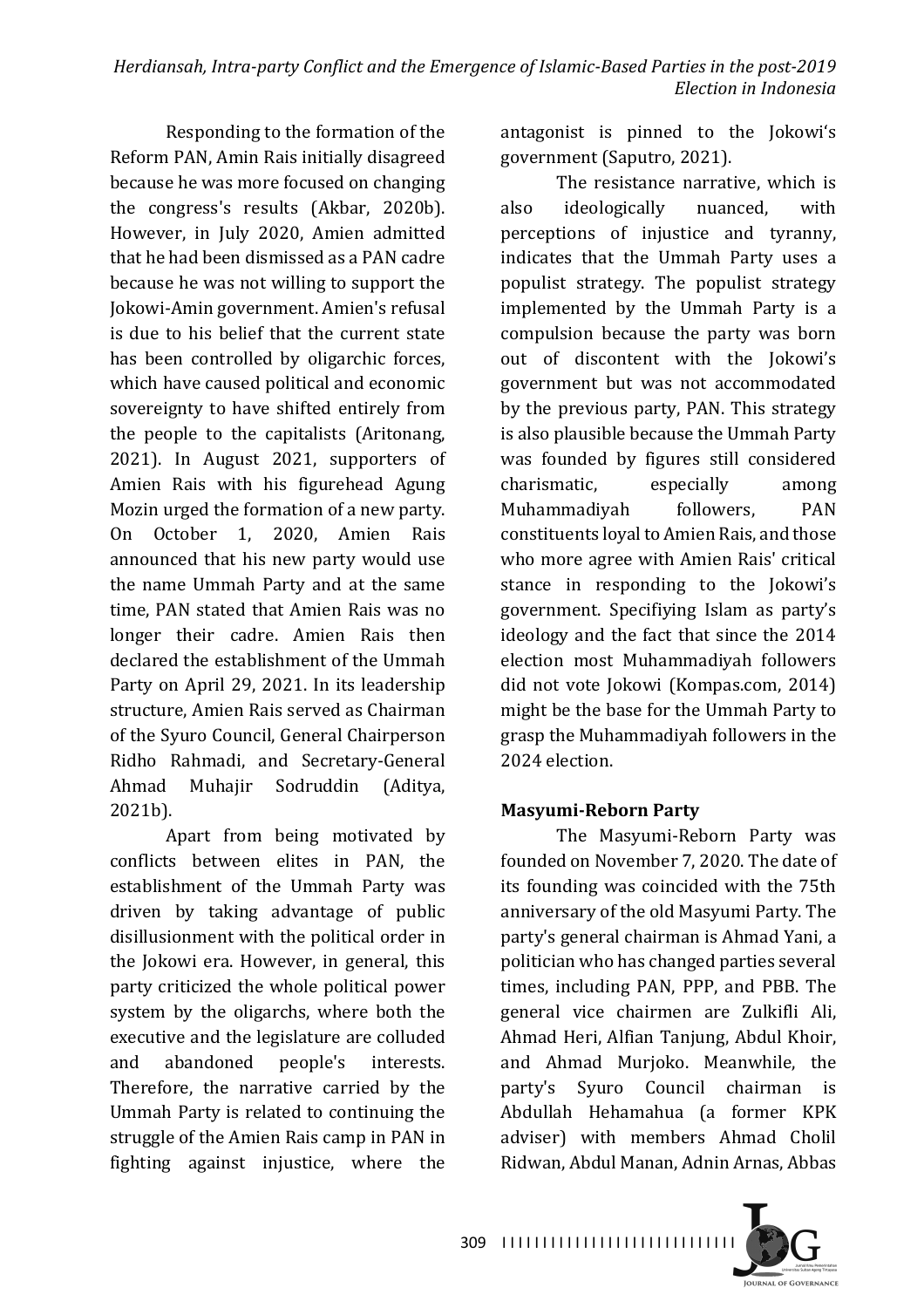Thaha Bachtiar Nasir, Masri Sitanggang, Sahar El Hasan (Cnnindonesia.com, 2021). Of these figures, names like Alfian Tanjung has been imprisoned because cornered the government with accusations of the PKI. As the name implies, the Masyumi-Reborn Party aspires to restore the glory of the Masyumi Party, which once took part in the 1955 elections. At that time, the Masyumi Party was in second place with 57 seats after the PNI. Their primary aspiration is almost similar to the orientation of the Crescent Star Party (PBB), where Yusril Izha Mahendra is also an ideological pupil of M. Natsir.

The similarity with the PBB is not only in historical and ideological romanticism but also in characters. Several figures have previously worked at the PBB, including Ahmad Yani, Abbas Thaha, Masri Sitanggang, and Sahar El Hasan. This means that there are signs of ongoing internal divisions at the PBB, which have caused some of its leaders to leave and establish new parties. There were differences in political direction at the PBB around the 2019 presidential election, where the Chair of the PBB Syuro Council recommended parties to support Prabowo-Sandi (Antara, 2019). Meanwhile, Yusril Izha Mahendra sided with Jokowi-Amin and became the head of the candidate legal team. After the 2019 presidential election, the PBB under Yusril decided to continue supporting the Jokowi-Amin government until 2024 (Hakim, 2019). The PBB Secretary-General, Afriansyah Ferry Noor, acknowledged that their internal friction during the 2019 presidential election was due to some cadres that had been at clashed with Yusril Izha Mahendra and were therefore not accommodated in the

party board for the 2020 period (Andayani, 2020). However, not all disillusioned figures at the PBB have founded or joined the Masyumi-Reborn Party. MS Kaban, who once held the Chair of the PBB Shura Council, chose to join the Ummah Party with Amien Rais (Aditya, 2021c).

Like PAN, the intra-party conflict at the PBB also involved some party leaders who opposed the Jokowi's government. Ahmad Yani, a former PBB politician who later became chairman of the Masyumi-Reborn Party, once joined the Indonesian Rescue Action Coalition (KAMI), a forum or organization that actively criticizes the Jokowi's government. They consisted of opposition figures such as Gatot Nurmantyo, Hidayat Nur Wahid, Amien Rais, and Rocky Gerung. Although it has nothing to do with KAMI, the involvement of several figures from the Masyumi-Reborn Party in it shows that there is a shading of the struggling spirit that puts forward an oppositional attitude to the Jokowi government with a narrative that is also almost the same as the Ummah Party.

The oppositional and populist-style narrative of the Masyumi-Reborn Party can be seen in its vision that puts forward an orientation to fix politics, which, according to them, is far from Pancasila values. They highlight the political processes under the Jokowi administration, which are far from prioritizing the people's interests. As in the case of the passing of the omnibus law, the mineral and coal law, and the issue of land reform. They also criticized the vast amount of state debt and the neglecting of religious values in education. Furthermore, the Masyumi -Reborn Party initiated the formation of the Islamic

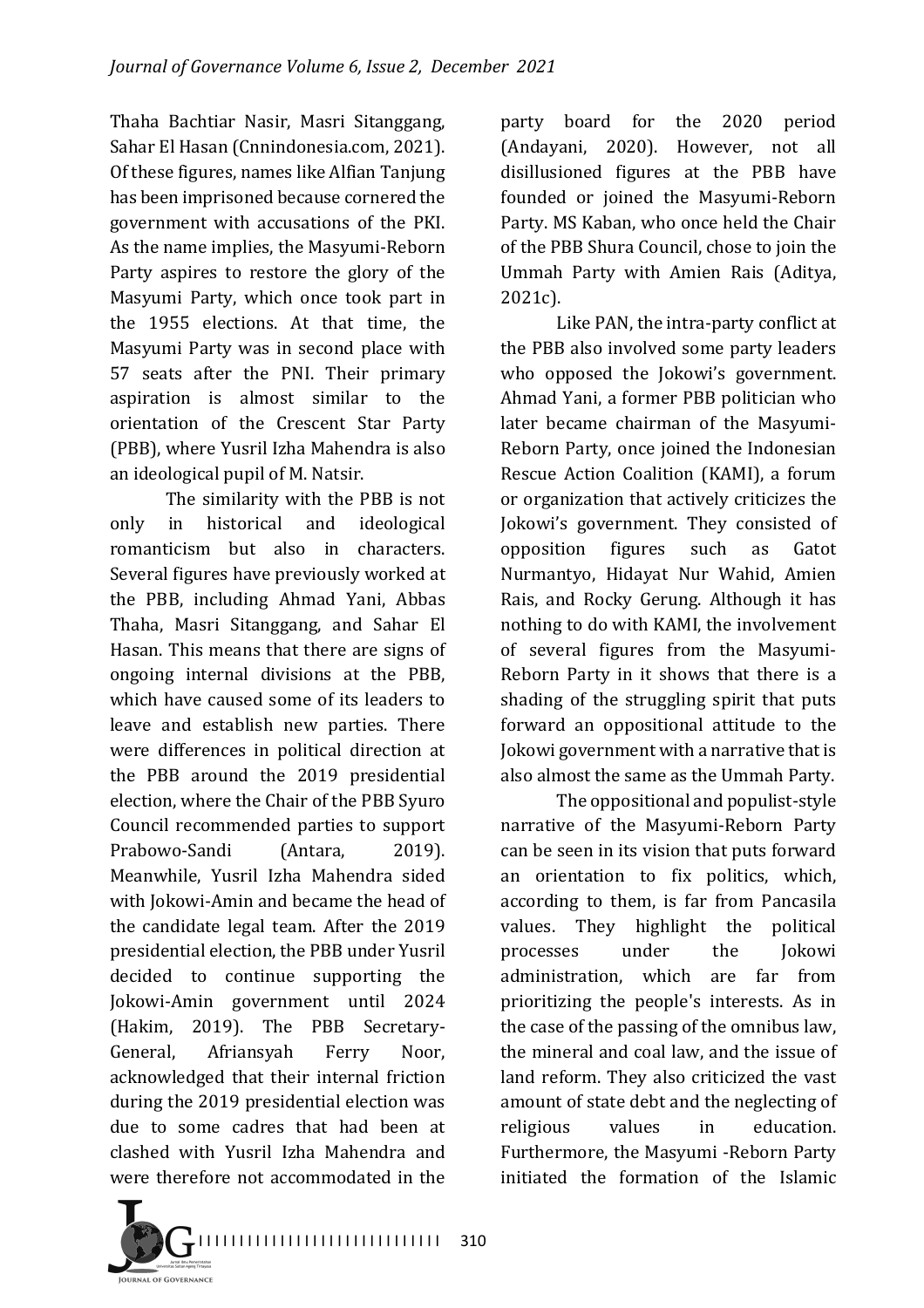Faction as happened in 1955 and 1994 (Detiknews, 2021). Therefore, they claim they do not want to compete with the existing Islamic parties but rather target Islamic voters who have not voted for an Islamic party. They saw a significant potency of the Islamic voter in the low voter turnout for Islamic parties in the 2019 election, which was only around 30% (Alfons, 2021).

The presence of politicians who have been critical of the government and the background of disappointment with the previous party, which did not accommodate oppositional stances, made the emergence of the Masyumi-Reborn Party not much different from the Ummah Party. The two parties also contain many similarities in terms of ideological views and political narratives. However, even though it is based on an Islamic mass base and targets the ABI 212 sympathizers, the Masyumi-Reborn Party does not display a solid political Islamic narrative. They also show less ideological differences with the PBB. The political account that is put forward is more about national politics, justice, and the economy. The factors that encourage the emergence of the party are more about power contestation among the party elites, and it intensified due to differences in views in responding to the political situation.

## **Gelora Party**

The Gelora Party was founded on October 28, 2019, with general chairman Anis Matta, Deputy General Chairman Fahri Hamzah, and secretary-general Mahfuz Sidiq. The party platform promoted by this party is different from the Ummah Party and the Masyumi-

Reborn Party, where the Gelora Party has a more open, nationalist ideological view but does not contradict the Islamic ideology and nationalist. They offer alternative politics in the midst of strengthening indications of political flow, especially among Muslims. They prefer to put their political orientation in the middle or moderate by highlighting public issues, such as economic welfare and people's living standards (Umam, 2020). Before the Gelora Party was founded, Anis Matta and several PKS politicians had formed Garbi that implemented the idea of Anis Matta's New Indonesia Direction.

However, the internal conflict between the Anis Matta camp and the PKS board has not subsided since the 2015 PKS national meeting. The conflict escalated, and Anis Matta's group eventually left PKS and founded the Gelora Party (Umam, 2020). The internal conflict in PKS had been going on for a long time before Anis Matta's group decided to leave the party. The conflict is related to the feud between the two camps, representing contradictory views, namely the conservative and progressive, also known as the justice faction and the prosperous faction. The conservative camp consists of seniors in PKS who occupy the Syuro Council, while the prosperous, progressive camp consists of young cadres who have a direction of renewal. They were driven by, among others, Anis Matta, Mahfudz Shidiq, and Fahri Hamzah (Herdiansah, 2016).

If traced, internal conflicts in PKS have emerged after the 2004 elections. The trigger is the visional difference among the inner elites. In 2009, frictions about Anis Matta's group intensified because of his statements about an open

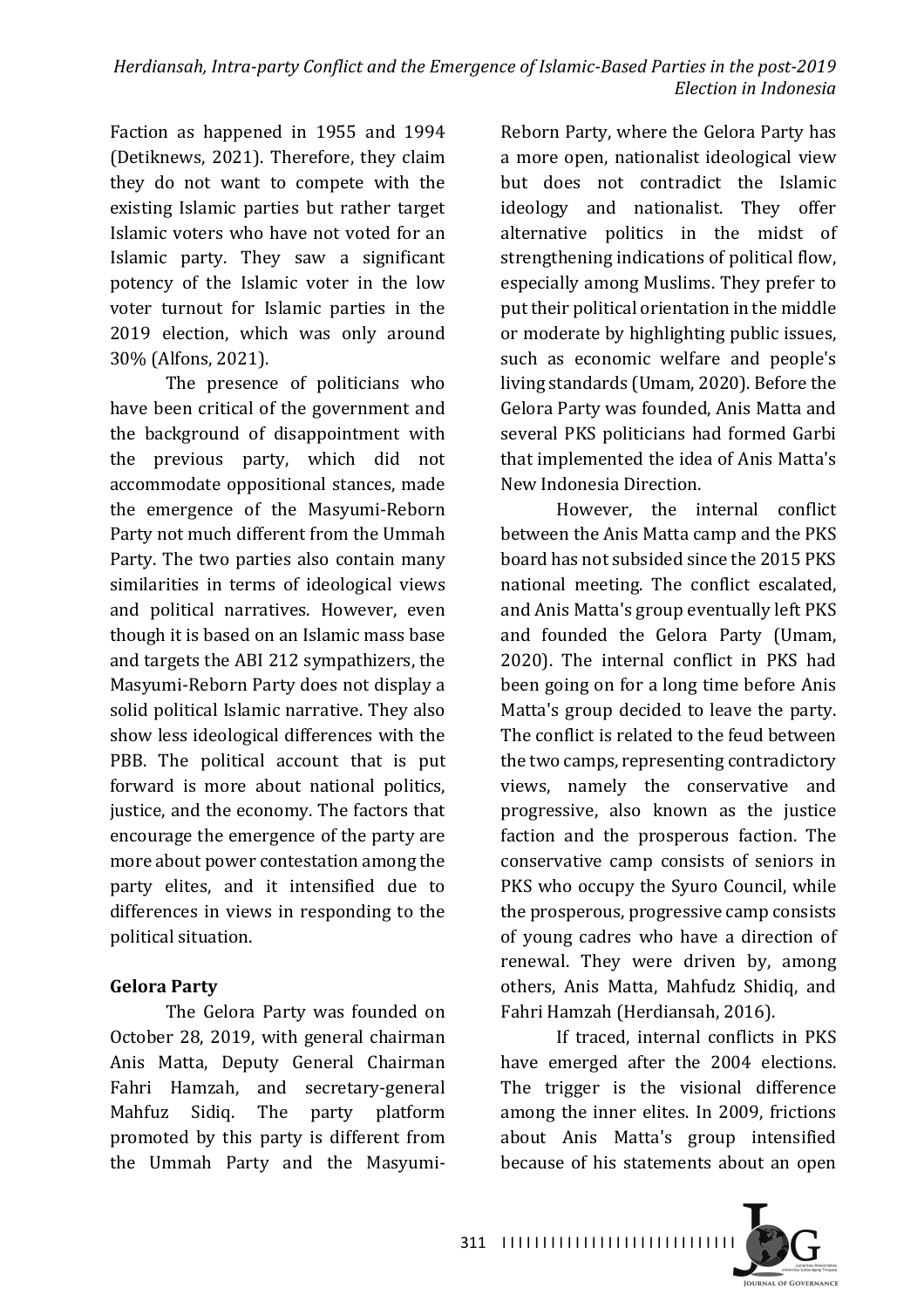and a middle way party orientation. In 2013, the LHI arrest made Anis Matta a PKS caretaker. However, since the case, Anis Matta has been under the spotlight because he is considered responsible for tarnishing the party's image. At the 2015 PKS National Conference. Hilmy Aminudin's position as Chairman of the Syuro Council was replaced by Salim Segaf, and Mohamad Sohibul Iman held the party's president. Since the change in party board, the Anis Matta group no longer occupies a strategic position in the party. In 2016, Fahri Hamzah was asked by Salim Segaf to step down from the position of deputy chairman of the DPR to be replaced by Ledia Hanifa. However, Fahri disobeyed and took the case to court. At the same time, the term *orang sini* (the ingroup, *osin*) emerged as the ruling camp, which means those who submit to Sohibul Iman and Salim Segaf as official party officials. Meanwhile, the term *orang sana* (the outgroup, *osan*) refers to Anis Matta's loyalist who was dissatisfied or defiant at the PKS leadership.

According to Mahfudz Shidiq, the conflict occurred due to contradicting views that could not be compromised anymore. The conservative camp insisted on maintaining the initial concept of the party's founding, which required cadres to obey the party. This *qiyadah* doctrine was considered authoritarian, where obedience in the party was everything. According to Anis Matta's camp, this kind of doctrine hinders the political achievements of both the party and its cadres. For example, Mardani Ali Sera initially wanted to be nominated for deputy governor of DKI in 2017 but failed after the Shura Council did not give his blessing (al Faqir & Kadafi, 2019). Another

objection from Anis Matta's camp is the closed management of the party, including how decisions are made. Since the conflict escalated, the PKS board, after the 2015 National Conference, fired cadres who were deemed to be against or close to Anis Matta. For example, in Situbondo, the chairman of the party region who was fired for refusing to sign a resignation letter with a blank date (Erwati, 2018).

From that series of events, Anis Matta began to think about reforms and initiated a New Direction for Indonesia. The idea was welcomed by former cadres, which the party dismissed. Anis Matta carried out an aggressive political campaign by spreading billboards in regions with the slogan "Arah Baru Indonesia" (ABI). The PKS leadership did not like anis Matta's political movement and his ABI idea (Putri, 2018). Anis Matta is considered presumptuous to carry out a political safari and strongly emphasizes that he wants to run as a presidential candidate for 2019, even without the party's permission. In fact, PKS already has its mechanism in determining who will be campaigned as a presidential candidate from the party (Erizal, 2018). These frictions indicate political ambition among the elite, which is not accommodated due to the tight party regular mechanism.

Because it was no longer possible to realize the idea of an open party, Anis Matta and his group left PKS and founded the Gelora Party. Although many cadres regretted the split, the movement was very well accepted by Anis Matta's followers. Anis Matta has more freedom to realize his vision of a party that emphasizes openness and freedom of thought by establishing a new party. However, the idea of eliminating the

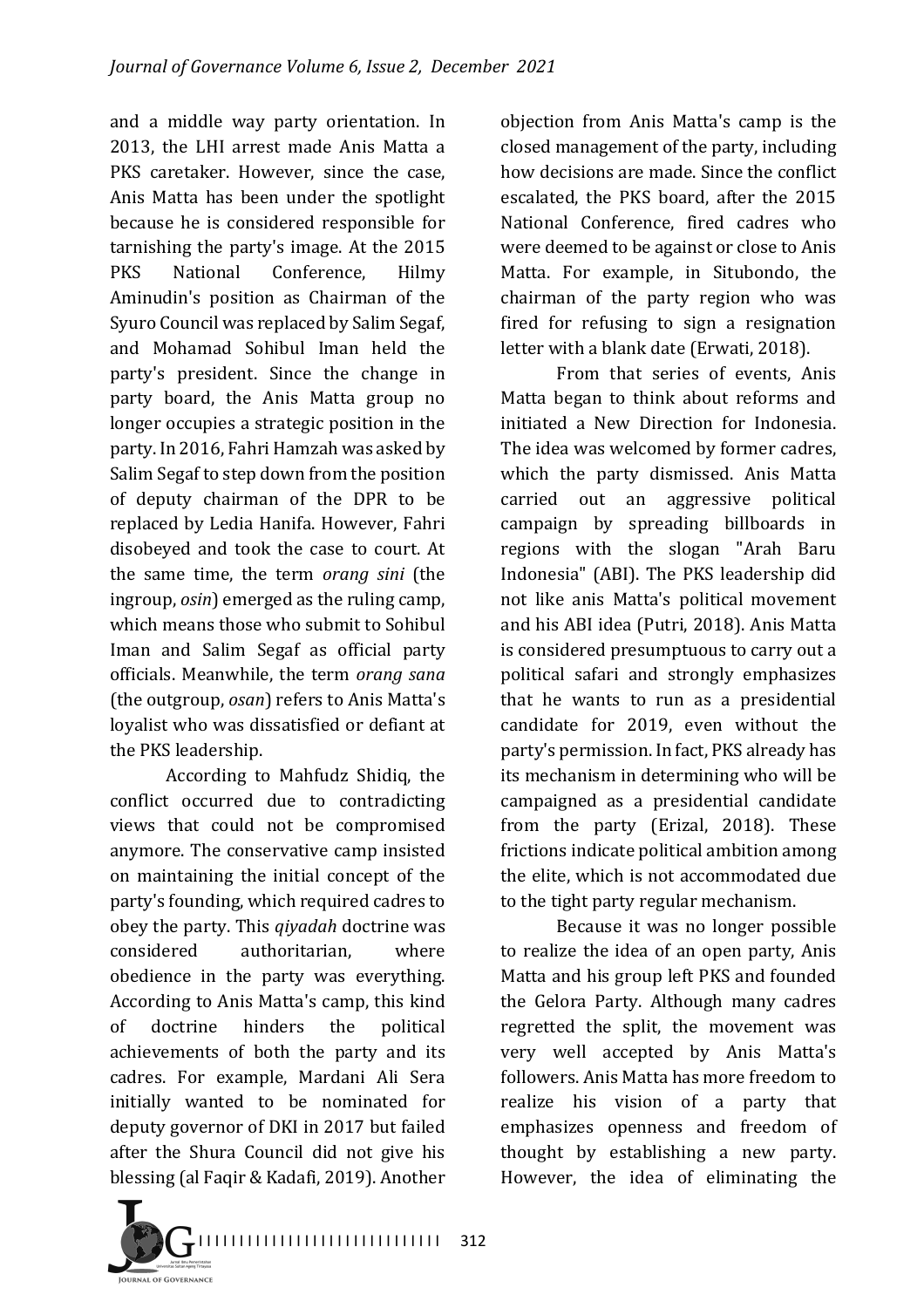dichotomy of nationalism and Islam does not mean that the Gelora Party is out of the Islamic vision. They often express the concept of post-Islamism and refer to Turkey's Erdogan as a political path that can solve the nation's problems. Internally, Anis Matta wants to build an organizational culture that allows criticism for improvement. The party's platform is promoting the spirit to stop the dichotomy between Islam-based parties and nationalist parties and combine them with the Pancasila principle. Even though Fahri Hamzah rejects the notion that the Gelora Party is religious, their Islamic narrative remains strong. For example, in its last paragraph, the party's manifesto states, "By putting your trust in Allah..." (Partai Gelora, 2019).

The establishment of the Gelora Party, thus, was the implementation of

political ideas among the PKS progressive camp that did not have a place in the party. This is in line with Gherghina, Close,  $&$ Kopecký  $(2019)$  about the cadre's dissatisfaction with the party platform. The idea of reform and modern parties brought by Anis Matta and his group did not get enough support among PKS inner circles, which are conservative. Therefore, the founding of the Gelora Party was driven by fragmentation within the PKS due to two things. First, differences in ideological views or party orientations eventually gave rise to the post-Islamist narrative in the Gelora Party as a contradiction to the Islamist party pinned on PKS. Second, the contest of interests among the elites, which the progressive camp failed to realize their ideas as they failed to sustain the party's board structure.

| <b>Aspects</b>       | <b>Ummah Party</b> | Masyumi-R      | <b>Gelora Party</b> |
|----------------------|--------------------|----------------|---------------------|
|                      |                    | <b>Party</b>   |                     |
| Prior<br>intra-party | <b>PAN</b>         | <b>PBB</b>     | <b>PKS</b>          |
| conflict             |                    |                |                     |
| Discontent<br>toward | Yes                | Yes            | N <sub>o</sub>      |
| the government       |                    |                |                     |
| Ideological division | Yes<br>but<br>not  | N <sub>o</sub> | Yes                 |
|                      | prominent          |                |                     |
| Islamic vision       | 0vert              | Overt          | Subtle              |
| Base                 | Muhammadiyah       | Masyumi        | Ex-PKS              |
|                      | or/and<br>Amien    | followers, ABI | progressive         |
|                      | followers,<br>Rais | 212            | followers,          |
|                      | 212<br>ABI         | sympathizers   | youth               |
|                      | sympathizers       |                | intellectuals       |

## **Tabel 1. Depiction of New Islamic-based Parties Emergence**

#### **Conclusion**

This article concludes that two factors led to the emergence of new Islamic parties after the 2019 general election. First, borrowing from the pathdependency theory, the establishment of the three post-2019 Islamic-based parties was driven by conflict events that had long existed in the previous parties. The conflict occurred because of differences in views.

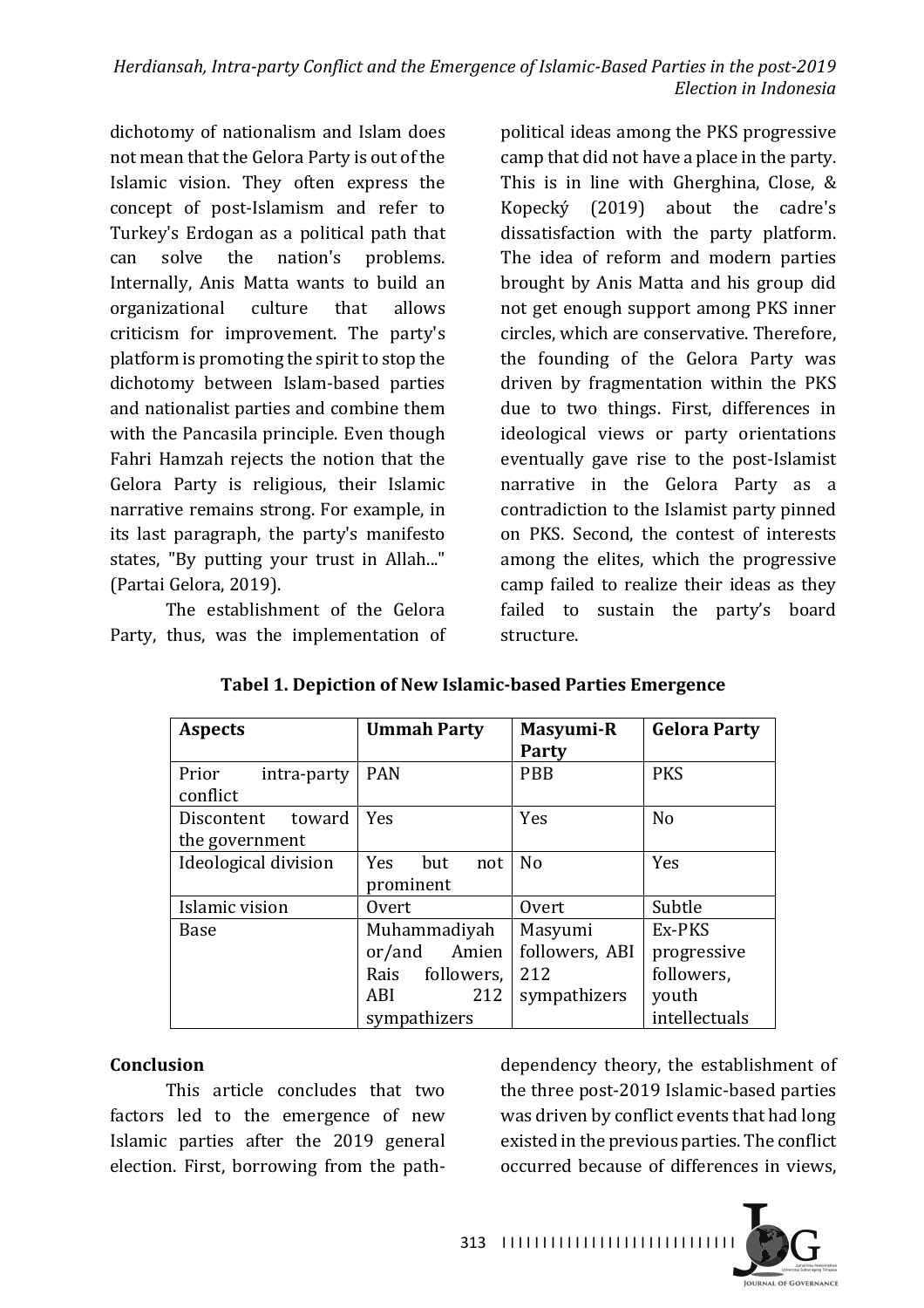platforms, and strategies in responding to political developments and power contestation among the party's elites. Second, the factor of political turbulence that rocked Islamic parties in 2014-2019. The ongoing political polarization in this period has increased identity-based awareness in the Islamic voter base, impacting demands for parties to accommodate both aspects of the values and interests of constituents. The development of the situation affected the party's internal turmoil, especially in PAN and PBB. Some parties within the party are motivated to fight for the interests and values of the voter base that are not or are not accommodated by the party. Interestingly, the political turbulence that also rocked the PPP did not lead to the emergence of new parties. This issue is interesting to be studied in future research.

The emergence of new Islamicbased parties after the 2019 election still has a similar pattern as conflicts that have occurred before, as revealed by Mashad (2008). Internal party conflicts in Islamic parties are also in line with differences in policy preferences, both internal to the party and the government (Ceron, 2016), as shown by the Ummah Party (PAN) and the Masyumi-Reborn Party (PBB). However, in the post-election period of 2019, the establishment of Islamic-based parties was also influenced by political turbulence from the presidential contest, which ignited polarization. This condition had an impact significantly on the Ummah Party and the Masjumi-Reborn Party. Meanwhile, the Gelora Party is not carried away by the current polarization in the sense of siding with one of the camps, whether pro Jokowi or in opposition. They

try to offer the idea of a middle ground by combining Islamic and nationalist views. Such statements are not new in Indonesian political landscape. The Democrat Party, for example, also carries a nationalistreligious orientation as an accommodative idea of the dualism of political views that have been built on the socio-political history in Indonesia, Islam vs. nationalist.

The arguments brought by the Gelora Party tend to reflect anti-thesis attitudes and thoughts towards the construction of the PKS political ideology. However, the polarized political situation has somewhat inflicted the Gelora Party establishment. They offer an alternative to a segment of the electorate who is hindered by the dichotomy between progovernment, nationalist, secularist on the one hand, and anti-regime government, Islamist, and religious on the other. Meanwhile, the Ummah Party and the Masyumi-Reborn Party positioned themselves as opposition forces for the government regime. In fact, the conflict behind the establishment of the two parties was driven by differences in its faction's stance towards the Jokowi government. The Ummah Party and the Masyumi-Reborn Party are trying to attract voters who are dissatisfied with the performance of the Jokowi government. The founders or administrators of the Ummah Party and Masyumi-Reborn Party are adamant in the opposition and consider their actions as a nation and state while also reflecting negative aspects of the Jokowi government. The inclusion of Islamic symbols in the party also indicates targeting the Muslim segment of voters who feel under-represented by PKS, PBB, and PAN.

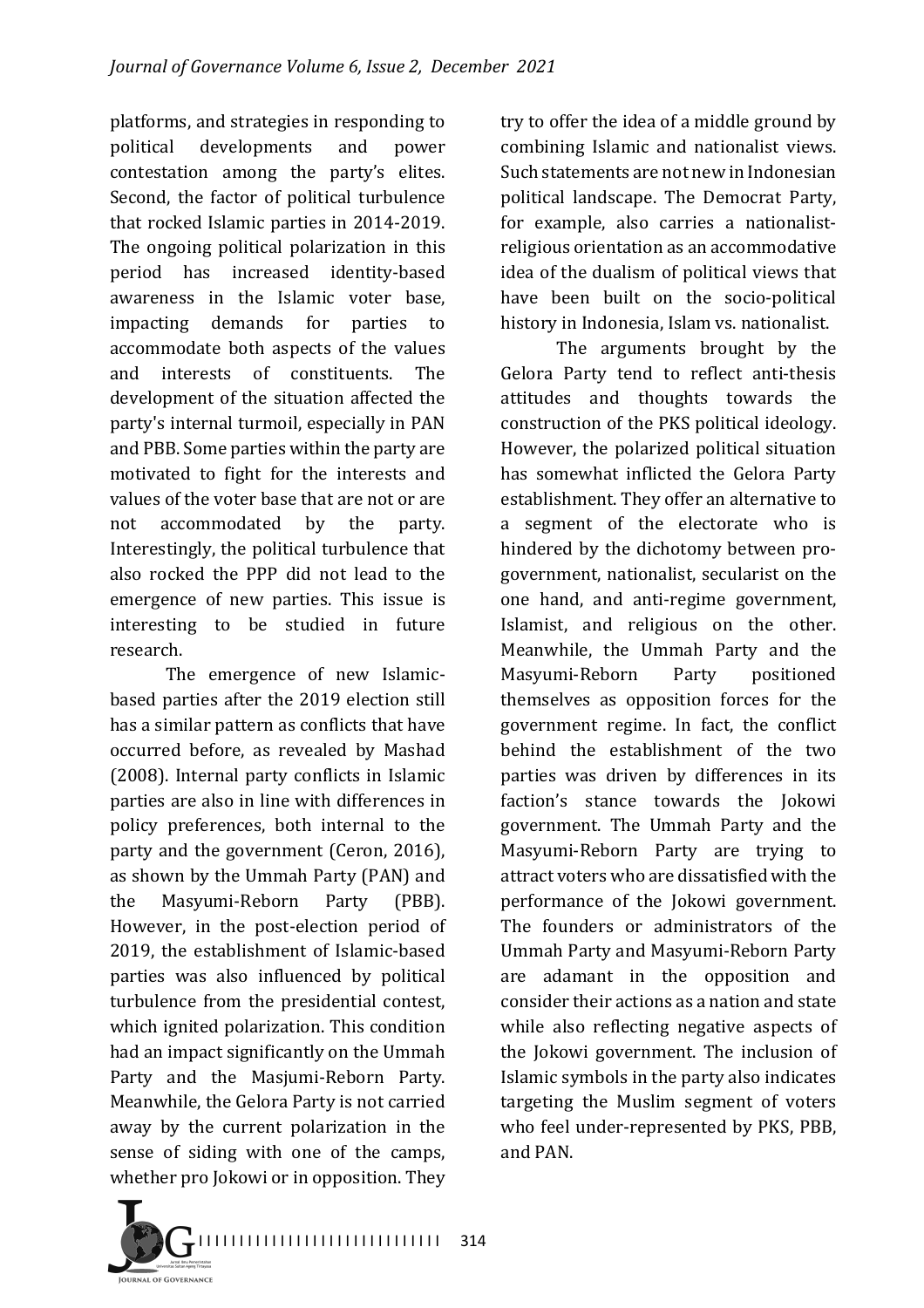The emergence of new Islamicbased parties after 2019 still shows the problem of weak party institutionalization, as revealed by Tan  $(2006)$  and Ufen  $(2008)$ . The problematic of party institutionalization is also marked by the fragility of solidarity and commitment to the party's struggle simply because of its elites power contestation and differences in responding to political developments. The actors of the Islamicbased parties generally are unable to put the party's interests above theirs. They are weak in designing party actions as part of a strategic struggle to achieve long-term goals. The Islamic-based party politicians also tend to use the party as a personal instrument (personalization) that serves their short-term political interests. This is indicated by the ease with which the side who 'lose' in conflicts choose to leave the party and establish a new one. On the other hand, the ruling party faction also tends to eliminate opposing side to smooth out the party's achievements in the next election

## **About Author**

The author is a lecturer of political sociology in the Department of Political Science, Universitas Padjadjaran. His field of study includes politics in Muslim societies and identity politics.

## **Acknowledgment**

I thank for the assistance of Lia Marliana for providing sources and research fellows in Center for Politics and Democracy Universitas Padjadjaran for facilitates the manuscript

#### **Reference**

- Aditya, N. R. (2021a, May 28). Cerita Sekjen Saat PAN Ingin Gabung Koalisi Jokowi-Ma'ruf tetapi Terganjal Amien Rais. Kompas.com. Retrieved June 18, 2021. **from** https://nasional.kompas.com/read/ 2021/05/28/19000351/ceritasekjen-saat-pan-ingin-gabungkoalisi-jokowi-maruf-tetapiterganjal?page=all
- Aditya, N. R. (2021b, May 2). Kehadiran Partai Ummat, Didirikan Amien Rais dan Dipimpin Ketum Termuda. Kompas.com. Retrieved September 22, 2021, from https://nasional.kompas.com/read/ 2021/05/02/06512091/kehadiranpartai-ummat-didirikan-amien-raisdan-dipimpin-ketumtermuda?page=all
- Aditya, N. R. (2021c, April 26). Gabung Partai Ummat, MS Kaban Disebut Sudah Tak di PBB sejak 2019. Kompas.com. Retrieved September 22, 2021, from https://nasional.kompas.com/read/ 2021/04/26/16372151/gabungpartai-ummat-ms-kaban-disebutsudah-tak-di-pbb-sejak-2019?page=all
- Akbar, N. A. (2020a, May 7). PAN dan Konflik Keluarga Amien Rais. Republika.com. Retrieved September 22, 2021, from https://republika.co.id/berita/q9ym 3l377/pan-dan-konflik-keluargaamien-rais
- Akbar, N. A. (2020b, April 12). Amien Rais Belum Setuju Bentuk PAN Reformasi. Republika.co.id. Retrieved September 22, 2021, from https://republika.co.id/berita/q72g 4z335/amien-rais-belum-setujubentuk-pan-reformasi
- Akmar, Z. (2019). Konflik internal Partai Keadilan Sejahtera tahun 2016: Studi

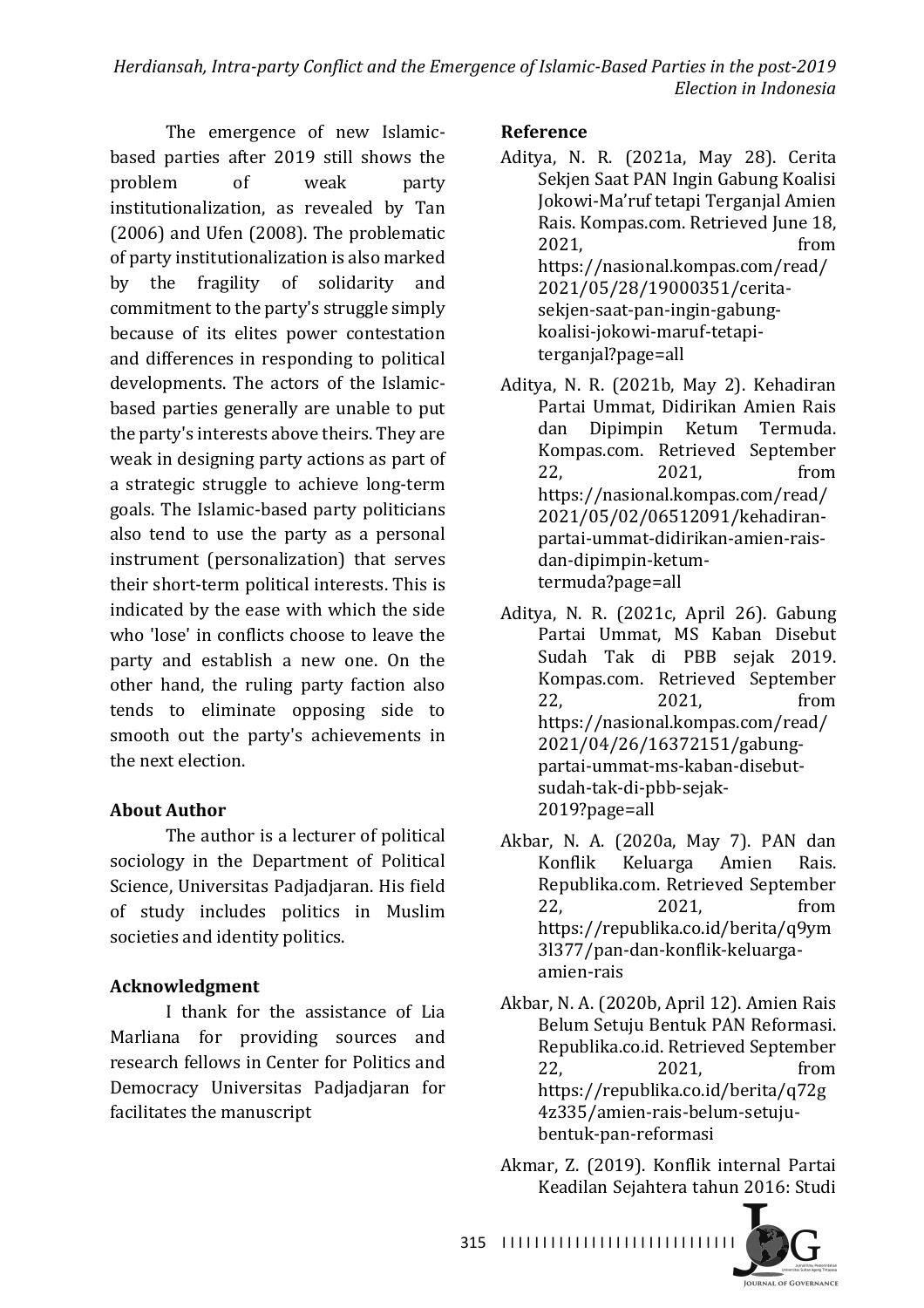kasus konflik Fahri Hamzah dengan pimpinan DPP PKS. Politika, 10(1).

- Alfons, M. (2021, April 30). Masyumi Reborn Tak Khawatir Ada Partai Ummat: Bukan Pesaing. Detiknews. Retrieved September 22, 2021, from https://news.detik.com/berita/d-5551814/masyumi-reborn-takkhawatir-ada-partai-ummat-bukanpesaing
- Ali, M. (2018, August 15). Menpan-RB Mundur karena Tak Mau Bebani Jokowi, Masih Perlu Reshuffle? Liputan6.com. Retrieved September 22, 2021, from https://www.liputan6.com/news/re ad/3618997/headline-menpan-rbmundur-karena-tak-mau-bebanijokowi-masih-perlu-reshuffle
- Andayani, D. (2020, November 8). Muncul Masyumi Reborn, PBB: Berseberangan dengan Yusril Buat Partai Baru. Detiknews. Retrieved September 22, 2021, from https://news.detik.com/berita/d-5246045/muncul-masyumi-rebornpbb-berseberangan-dengan-yusrilbuat-partai-baru
- Antara. (2019, January 17). Majelis Syuro PBB Rekomendasikan Dukung Prabowo-Sandiaga and . Tirto.id. Retrieved September 22, 2021, from https://tirto.id/majelis-syuro-pbbrekomendasikan-dukung-prabowosandiaga-ddsc
- Anugrahadi, A. (2019). 5 Alasan Yusril Putuskan PBB Dukung Jokowi - Maruf Amin.
- Aritonang, L. (2021, August 28). Amien Rais: Kaum Oligarki Semakin Kuat Mencengkeram Indonesia. Cnnindonesia.com.
- Badamchi, M. (2015). Political liberalism for post-Islamist, Muslim-majority societies. Philosophy & Social Criticism, 41(7).
- Bayhaqi, A. (2021, January 19). RUU Pemilu: Ambang Batas Parlemen 5 Persen dan Ambang Batas Capres 20 Persen. Merdeka.com. Retrieved September 21, 2021, from https://www.merdeka.com/politik/r uu-pemilu-ambang-batas-parlemen-5-persen-dan-ambang-batas-capres-20-persen.html
- Braithwaite, J. (2020). Meta Governance of Path Dependencies: Regulation, Welfare, and Markets. The ANNALS of the American Academy of Political and Social Science, 691(1).
- Budiarti, A. P. (2016). Mungkinkah Islah PPP. Pusat Penelitian Politik.
- Ceron, A. (2016). Inter-factional conflicts and government formation: Do party leaders sort out ideological heterogeneity? Party Politics, 22(6).

Cnnindonesia.com. (2019). MS Kaban Klaim Mayoritas Kader PBB Dukung Prabowo-Sandi. CNN Indonesia. Retrieved from https://www.cnnindonesia.com/nasi onal/20190126190714-32- 364115/ms-kaban-klaim-mayoritaskader-pbb-dukung-prabowo-sandi.

- Cnnindonesia.com. (2021, March 30). Ahmad Yani Terpilih sebagai Ketua Umum Partai Masyumi. CNN Indonesia. Retrieved September 22, 2021. **from** https://www.cnnindonesia.com/nasi onal/20210330070535-32- 623654/ahmad-yani-terpilihsebagai-ketua-umum-partaimasyumi
- Detik.com. (2006). Djoko Edi Gabung ke Partai Matahari Bangsa. Detiknews. Retrieved from https://news.detik.com/berita/d-718560/djoko-edi-gabung-ke-partaimatahari-bangsa
- Detiknews. (2021, April 4). Reborn, Partai Masyumi Ingin Gagas Fraksi Islam.

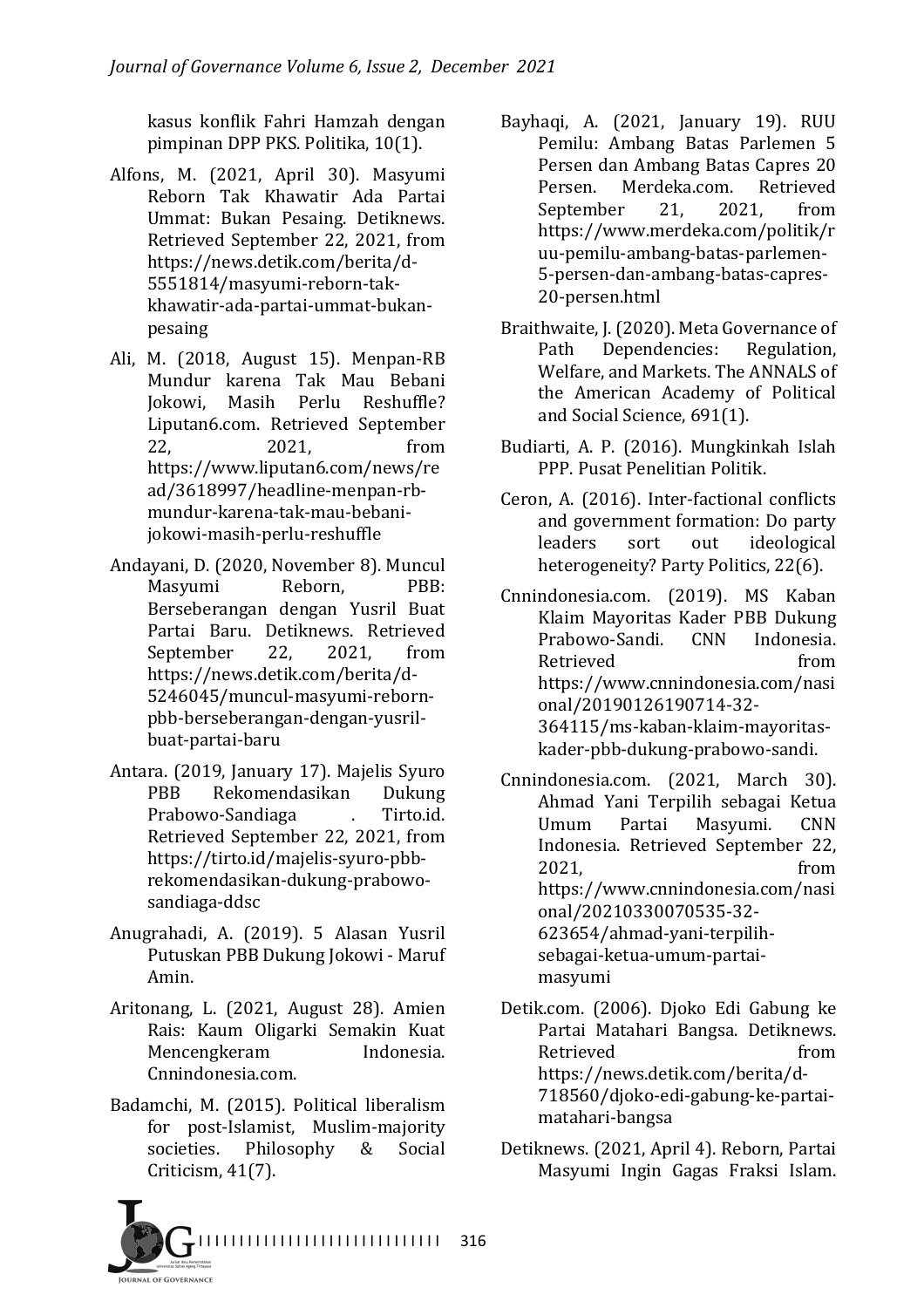Herdiansah, Intra-party Conflict and the Emergence of Islamic-Based Parties in the post-2019 *Election in Indonesia*

Detiknews. Retrieved September 22, 2021. **from** https://news.detik.com/berita/d-5519586/reborn-partai-masyumiingin-gagas-fraksi-islam

- Erizal. (2018). Arah Baru: Konflik di Tubuh PKS dan Masa Depan Politik Islam. Jakarta: Yayasan Faham Indonesia Mandiri.
- Erwati, M. O. (2018, July 17). Tolak Surat Mundur untuk Bacaleg, Ketua PKS Situbondo Dipecat . Detiknews. Retrieved September 23, 2021, from https://news.detik.com/berita/d-4118732/tolak-surat-munduruntuk-bacaleg-ketua-pks-situbondodipecat.
- al Faqir, A., & Kadafi, M. (2019, February 25). Perpecahan Dalam Tubuh PKS. Merdeka.com. Retrieved September 23, 2021, from https://www.merdeka.com/khas/pe rpecahan-dalam-tubuh-pks.html
- Gherghina, S., Close, C., & Kopecký. P. (2019). The dynamics and dimensions of intra-party conflict: Introduction to the special issue. Party Politics, 25(5).
- Greener, I. (2005). The Potential of Path Dependence in Political Studies. Politics,  $25(1)$ .
- Hakim, R. N. (2019. February 7). Yusril: Tak ada Wakil di Pemerintahan, PBB Tetap Dukung Jokowi-Ma'ruf. Kompas.com. Retrieved September 22, 2021, from https://nasional.kompas.com/read/ 2020/02/07/06495781/yusril-takada-wakil-di-pemerintahan-pbbtetap-dukung-jokowi-maruf
- Herdiansah, A. G. (2016). Rasionalitas PKS: Berdemokrasi ala Tarbiyah. Bandung: Unpad Press.
- Kamarudin. (2013). Konflik internal partai politik: Studi kasus Partai

Kebangkitan Bangsa. Jurnal Penelitian Politik, 10(1), 29-40.

- King, D. Y.  $(2000)$ . The 1999 Electoral Reforms in Indonesia: Debate, Design and Implementation. Southeast Asian Journal of Social Science, 28(2), 89-110.
- Kompas.com. (2014, June 26). Survei LSI: Jokowi Rebut Suara NU, Prabowo Suara Muhammadiyah. Kompas.com. Retrieved Iune 20, 2018, from http://nasional.kompas.com/read/2 014/06/26/1729537/Survei.LSI.Jok owi.Rebut.Suara.NU.Prabowo.Suara. Muhammadiyah
- Mashad, D. (2008). Akar konflik politik Islam di Indonesia. Jakarta: Pustaka Al-Kautsar.
- Noor, F. (2016). Leadership and Ideological Bond: PPP and Internal Fragmentation in Indonesia. Studi Islamika, 23(1), 61-104.
- Nurdin, M. A., Saputra, A. T. D., & Prayitno, A. (2019). Prahara Partai Islam: Komparasi Konflik Internal PPP dan PKS. Jakarta: Yayasan Pustaka Obor Indonesia.
- Partai Gelora. (2019). Manifesto Politik Partai Gelombang Rakyat Indonesia (Gelora Indonesia). Partaigelora.id. Retrieved September 23, 2021, from https://www.partaigelora.id/manife sto/
- Partai Gelora. (2020, July 11). Perlu Ada Partai Bergaya 'Post Islamisme' Yang Periuangkan Politik Islam. www.partaigelora.id.
- Pepinsky, T. B., Liddle, R. W., & Mujani, S. (2012). Testing Islam's Political Advantage: Evidence from Indonesia. American Iournal of Political Science, 56(3), 584-600.
- Prabowo, D. (2020, February 11). Dinamika Kongres V PAN: Ricuh, Dugaan Curang, hingga Jokowi-Amien